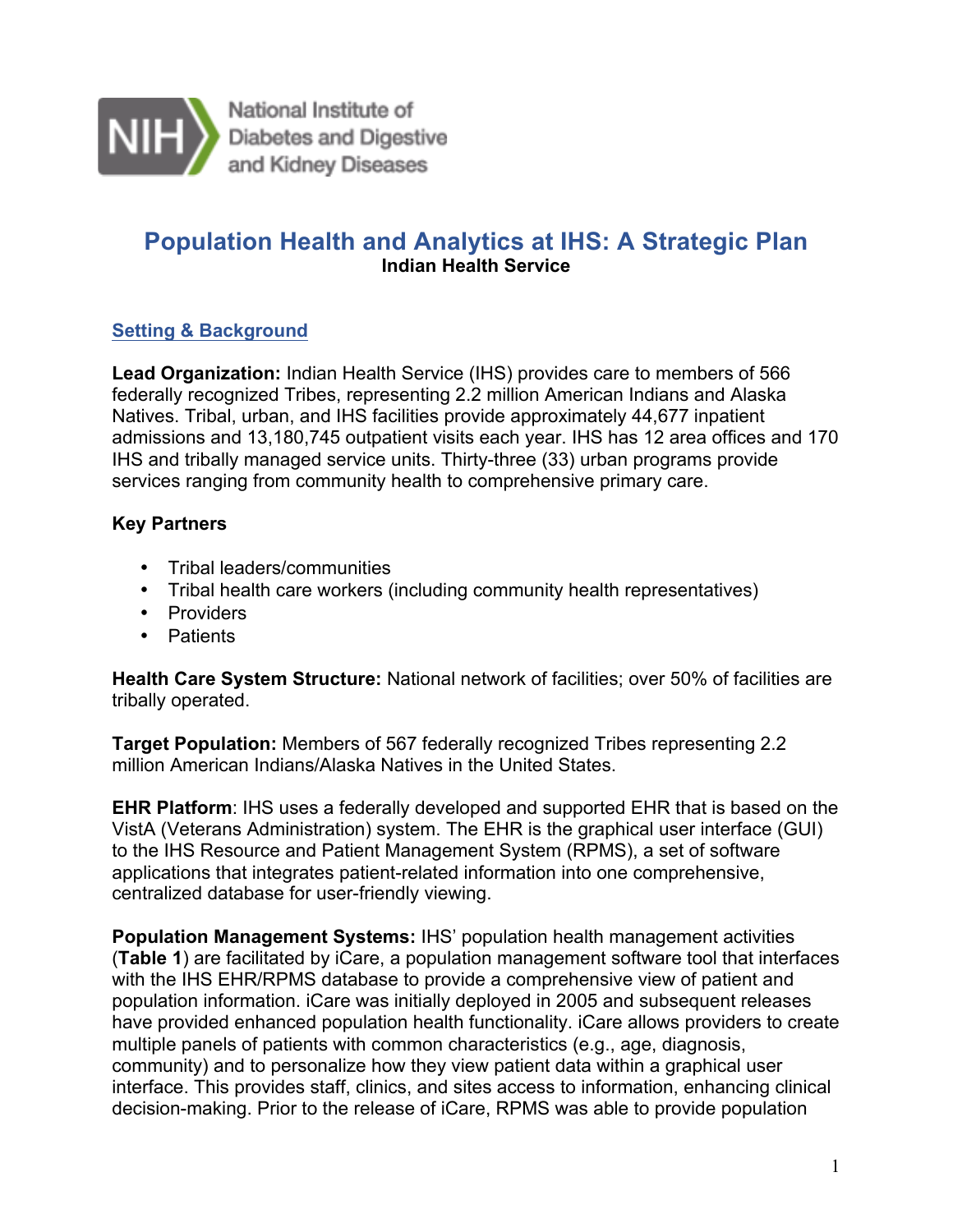health functionality through a query tool, but this functionality was not intuitive for the end user. For additional detail, see **RPMS iCare (BQI v2.1)** from the IHS website.

 iCare's interface consolidates patient information from various software applications and components of the RPMS database under a single interface.

## **Time Period**

- • IHS was an early adopter of EHRs with a health information technology (HIT) system in place since 1987 and an ongoing commitment to open source meaningful use (MU)-certified HIT systems. By July 2015, the RPMS EHR was in use at 459 of 470 facilities (98%).
- • IHS has developed a population health management strategic plan (2015 2020).

# **Contact for Additional Details**: CIO@IHS.gov

# **Introduction**

 IHS strives to provide comprehensive services to a very high-risk population. To this end, IHS implemented the patient-centered medical home (PCMH) model in the 1980s, and tracks outcomes at both the community/population and patient level. The following are key elements of the PCMH approach:

- • Population health management (includes defined panel lists, reminders, use of disease/condition-specific registries/populations, diagnostic tags, use of demographic information, longitudinal tracking);
- • End user (including tribal community member) involvement in development of requirements;
- Performance measurement; and
- Quality improvement.

 Given limited resources, IHS has relied heavily on technology— the RPMS system and the EHR in particular. To guide HIT activities and ensure that key goals and objectives are met, IHS developed a 5-year strategic plan starting in 2004, with 5-year updates (**Box 1**). The most recent plan, Vision 2020, is for 2015-2020. HIT and the ability to acquire, consume, and report data are viewed as key quality improvement tools.

 An important aspect of this work has been involving the community— tribal community leaders as well as tribal health boards. IHS is committed to having effective partnerships and collaborations at the community level, using activities such as local listening sessions to help facilitate a two-way flow of information. In response to requests from the community, IHS ensures data are made available to communities in accessible and easy-to-understand formats, allowing communities to use the data to make decisions about local health priorities. IHS also drives clinical quality measures based on tribally identified health priorities as well as external reporting requirements.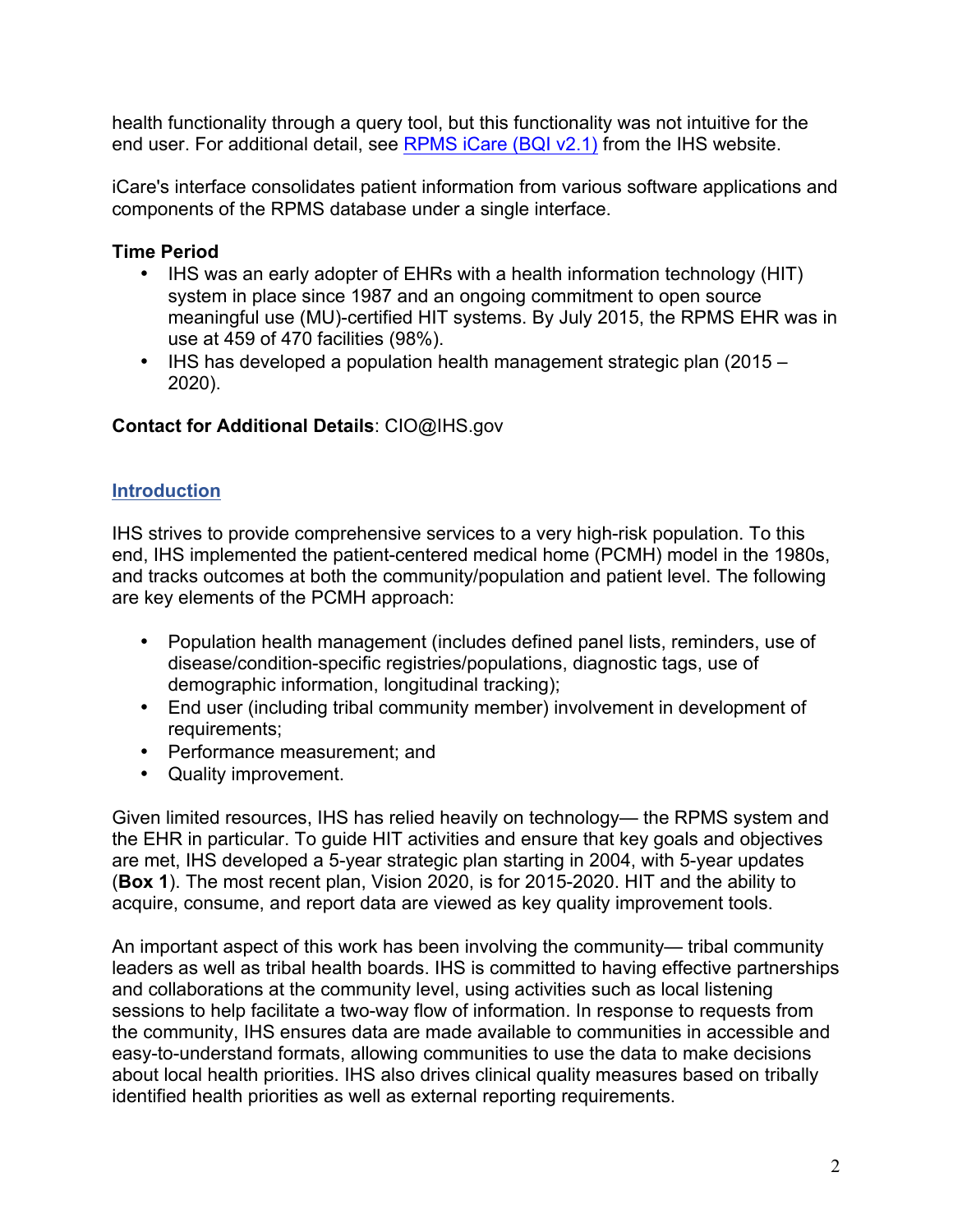|                                                                                                                |                                                                                                                                                                                                                                                                                                                                                                                                                                                                                                                                                                                                                                                                                                                                                                      | <b>User Segments with</b>                                                                                                                                                                                                                                                                    |
|----------------------------------------------------------------------------------------------------------------|----------------------------------------------------------------------------------------------------------------------------------------------------------------------------------------------------------------------------------------------------------------------------------------------------------------------------------------------------------------------------------------------------------------------------------------------------------------------------------------------------------------------------------------------------------------------------------------------------------------------------------------------------------------------------------------------------------------------------------------------------------------------|----------------------------------------------------------------------------------------------------------------------------------------------------------------------------------------------------------------------------------------------------------------------------------------------|
| <b>System</b>                                                                                                  | <b>Support Tasks</b>                                                                                                                                                                                                                                                                                                                                                                                                                                                                                                                                                                                                                                                                                                                                                 | <b>Appropriate</b><br><b>Permission/Security</b>                                                                                                                                                                                                                                             |
| <b>RPMS</b><br>iCare                                                                                           | •Manage the care of patients and patient populations.<br>•Access a comprehensive view of patient information<br>when used in combination with the EHR.<br>•Create multiple panels of patients with common<br>characteristics (e.g., age, diagnosis, community).<br>•Create custom patient panels.<br>•Enable provider review.<br>. Population, community, and patient views of data allow<br>display of clinical quality measures from patient,<br>population (registry), and/or provider perspective.<br>. Relies on national taxonomy standards that are<br>endorsed and integrated into RPMS and the Cache dB.                                                                                                                                                    | •Local providers and<br>nursing staff/appropriate<br>health care team<br>members<br>•Local population health<br>specialists<br>•Local schedulers<br>•Local health care<br>administrators<br>•Local case managers<br>tribal administrators                                                    |
| <b>RPMS</b><br>Clinical<br>Reporting<br>System<br>(CRS)                                                        | •Enable the collection and reporting of clinical<br>performance results provided annually to HHS and to<br>Congress.<br>•Access on demand clinical performance measures<br>from the local RPMS database with nighttime updates<br>for the health care team as well as other local users,<br>including tribal leaders.<br>•Generated printed or electronic report for any or all of<br>over 300+ clinical performance measures, representing<br>74 clinical topics (Healthcare Effectiveness Data and<br>Information Set [HEDIS]/National Committee for Quality<br>Assurance [NCQA], The Joint Commission).<br>•Update clinical performance measure logic and<br>definitions annually.<br>•Use of taxonomies to ensure comparable query results<br>across facilities. | •Office of Public Health<br>Support (OPHS)/Division<br>of Planning, Evaluation<br>and Research(DPER)<br>•Local providers<br>•Local health care<br>administrators                                                                                                                             |
| National<br>Patient<br>Information<br>Reporting<br>System<br>(NPIRS)<br>National<br>Data<br>Warehouse<br>(NDW) | •Access reports that are required by statute and<br>regulation.<br>•Generate Government Performance Results Act<br>(GPRA) reports.<br>•Access a broad range of clinical and administrative<br>information to enable better management of individual<br>patients, local facilities, and regional and national<br>programs.<br>•Access historical repository of patient registration and<br>encounter information dating back to October 2000.<br>•Access highly focused, often temporary, program data<br>marts to support searches and reports on a subset of<br>data.                                                                                                                                                                                               | •Managers at all levels of<br><b>IHS</b><br>•National and area<br>headquarters program<br>staff<br>·Statisticians<br>•Epidemiologists<br>•Population health<br>specialists<br>•Senior leadership<br>•OPHS/Division of<br>Program Statistics (DPS)<br>•National and area GPRA<br>coordinators |

| Table 1: IHS HIT and Population Management Systems |  |  |  |  |  |  |
|----------------------------------------------------|--|--|--|--|--|--|
|----------------------------------------------------|--|--|--|--|--|--|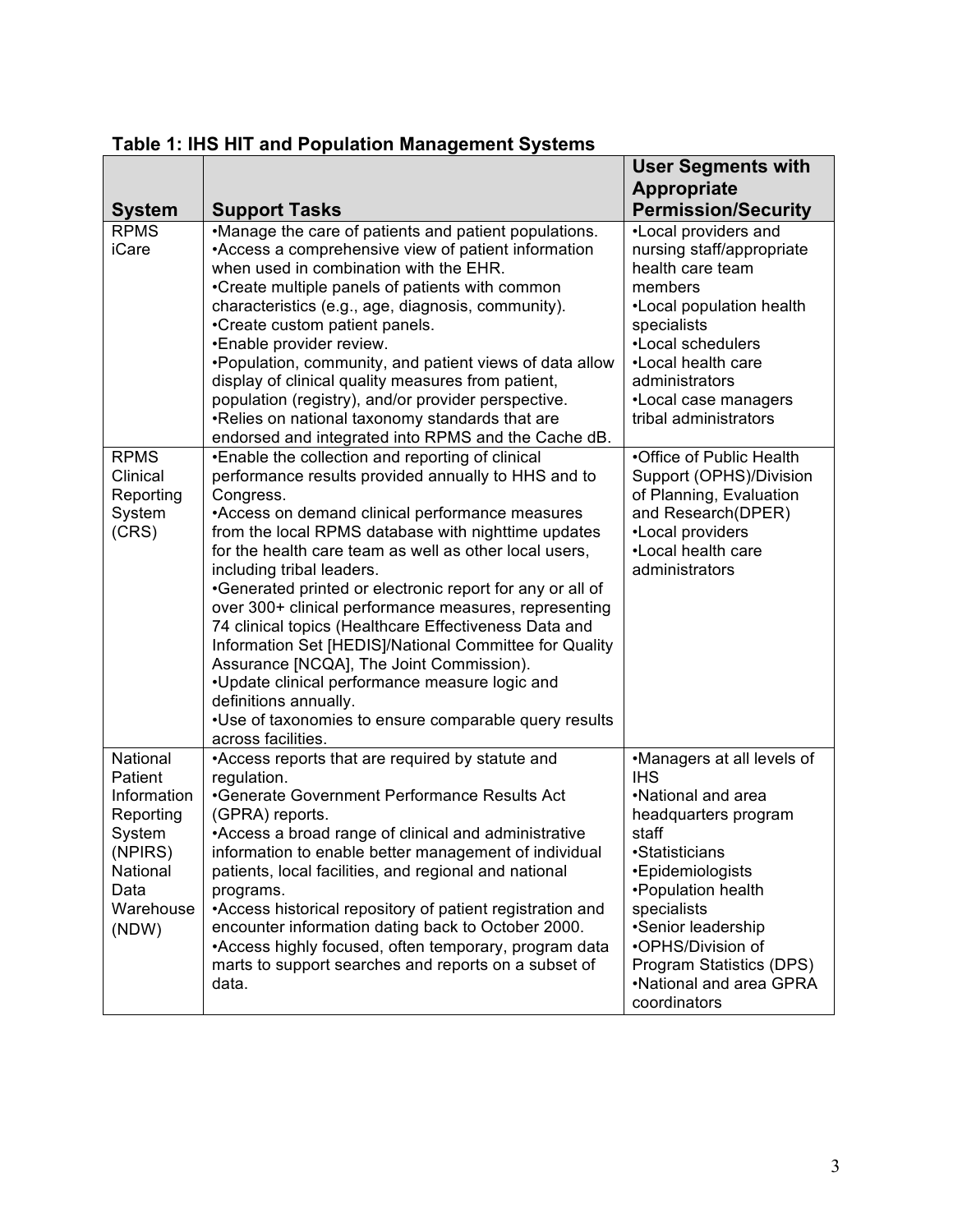# **Box 1: Strategic Plan Goals (2020)**

- Increase consumer empowerment and person-centered care.
- Improve the sharing and use of patient-generated health data.
- • Connect an expanded set of users and data sources through the use of telehealth, mobile health, and wearables.
- • Improve systems to support chronic disease management and self-management support.
- • Health care teams will have on demand access to the information they need in an easy to consume and useful manner; technology and data will not be a barrier during the patient encounter.
- • Improve capability to support population health management through the application of data analytics.

# **Methods**

The strategic plan is designed to meet the needs of key IHS stakeholders (**Table 2**).

#### **Details of Population Health Management Intervention**

 Access to data provides clinicians opportunities to improve care at the patient and community level. The current system includes a query tool that allows clinicians to search their patient base at the point of care using Boolean logic in a graphic user interface, both facilitating ease of use and increasing use.

 This allows clinicians (as well as the many medical students and other trainees that rotate through IHS facilities) to engage in quality improvement activities. For example, if clinicians notice a health-related trend in their patients, they can conduct longitudinal and community-based queries related to this condition in order to explore it in greater detail at the community- and patient-level.

### **Summary of Health Care System Changes and Modifications**

 The process has been incremental, built on the implementation of the HIT system since the 1980s. Implementing changes over time has reduced the burden on clinicians, and has supported the PCMH model through increased ease of use and the ability to quickly evaluate impact of interventions to improve care.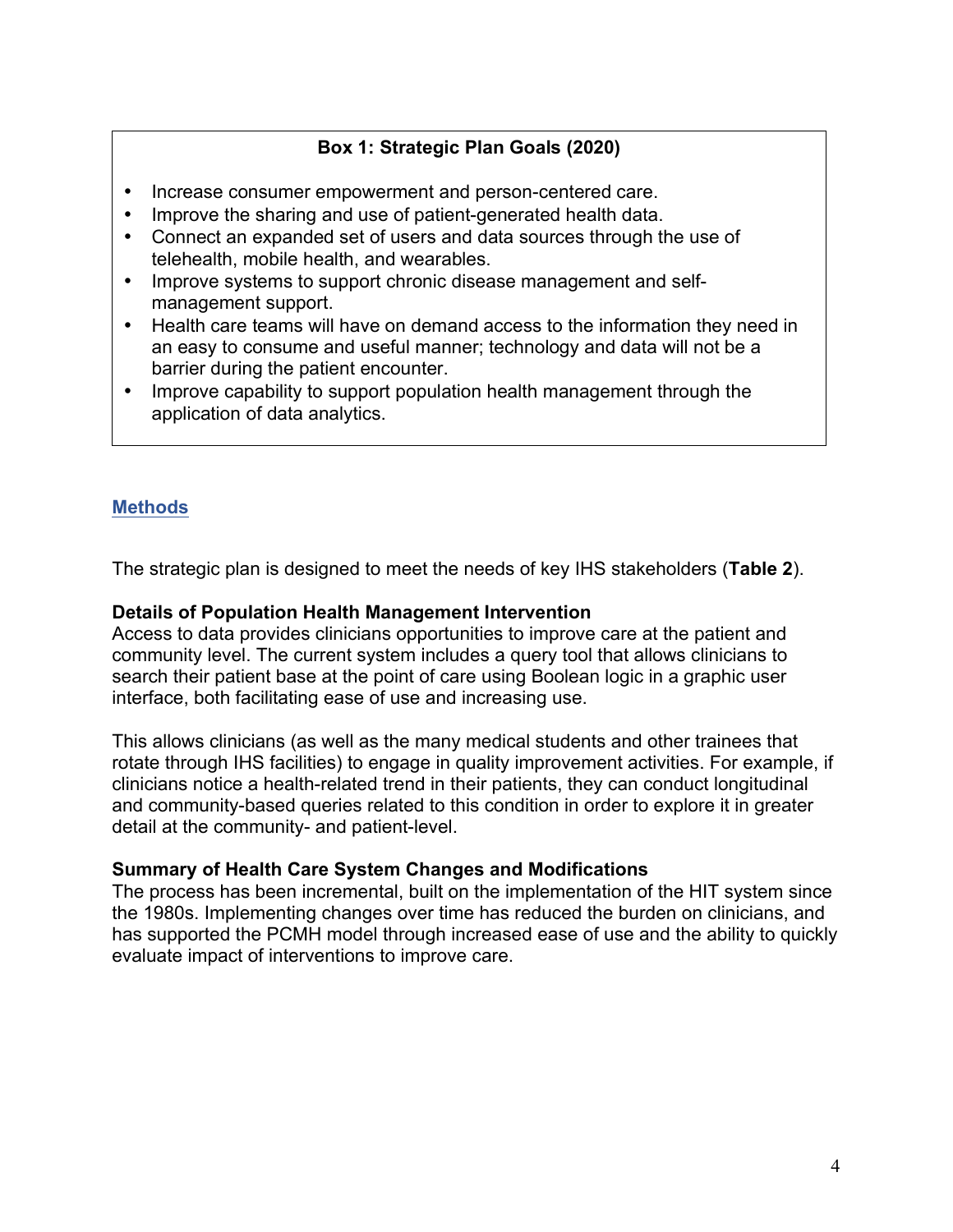# **Table 2: Expected Vision 2020 Outcomes for Stakeholders**

| <b>Stakeholder Group</b>                       | <b>Expected Outcomes</b>                                                                                                                                                                                                                                                                                                                                                                                                                                                                                                                                                                                                                                                                                                                                                                                                                                                                               |
|------------------------------------------------|--------------------------------------------------------------------------------------------------------------------------------------------------------------------------------------------------------------------------------------------------------------------------------------------------------------------------------------------------------------------------------------------------------------------------------------------------------------------------------------------------------------------------------------------------------------------------------------------------------------------------------------------------------------------------------------------------------------------------------------------------------------------------------------------------------------------------------------------------------------------------------------------------------|
| <b>Consumers/Patients</b>                      | Will be the focus point of our processes, will experience an<br>$\bullet$<br>integrated, culturally sensitive, seamless health care<br>encounter with limited wait times, no paper forms, and no<br>redundant data entry.<br>Will have on-demand access to their HIT data within 24 hours<br>$\bullet$<br>of their encounter.<br>Will be able to easily share their health data, either manually<br>$\bullet$<br>entered or from consumer-owned sensors (including<br>wearable devices), with any provider around the country from<br>any device.<br>Will be able to seamlessly and quickly access care providers<br>$\bullet$<br>from any device, using a combination of video, audio, text,<br>and sensitive file transfer.<br>Will have increased access to educational materials, support<br>$\bullet$<br>groups, and interactive applications to support them in<br>achieving their health goals. |
| <b>Health Care</b>                             | Will have access to current and evidence-based contextual<br>$\bullet$                                                                                                                                                                                                                                                                                                                                                                                                                                                                                                                                                                                                                                                                                                                                                                                                                                 |
| Providers                                      | clinical decision support.<br>Will be able to identify at-risk populations and individual<br>$\bullet$<br>patients and make appropriate referrals for early intervention.<br>Ensure early sentinel awareness of specific disease<br>$\bullet$<br>situations.                                                                                                                                                                                                                                                                                                                                                                                                                                                                                                                                                                                                                                           |
| <b>Population Health</b><br><b>Specialists</b> | Will be able to identify at-risk populations and provide early<br>$\bullet$<br>interventions and preventive medicine approaches.                                                                                                                                                                                                                                                                                                                                                                                                                                                                                                                                                                                                                                                                                                                                                                       |
| Leaders and<br><b>Decision Makers</b>          | Will have near-real-time access to provider and team<br>$\bullet$<br>performance data to be able to support rapid cycles of<br>improvement.<br>Will be able to predict resource need and allocate resources<br>$\bullet$<br>to address population health needs.<br>Will be engaged in a recurring planning process that<br>$\bullet$<br>incorporates timely stakeholder input and that is responsive<br>to stakeholder needs.<br>Will be tech savvy, technophiles, conversant in technology<br>$\bullet$<br>innovation and innovation processes, and business savvy,<br>conversant in health informatics and government<br>administrative processes.                                                                                                                                                                                                                                                   |
| <b>Technology Teams</b>                        | Will have seamlessly integrated customer service channels at<br>$\bullet$<br>all levels of the federal IHS system (web, email, phone, chat,<br>$etc.$ ).<br>Will incorporate stakeholder feedback seamlessly into the<br>٠<br>software development lifecycle and will ensure transparency<br>and stakeholder engagement throughout the process.                                                                                                                                                                                                                                                                                                                                                                                                                                                                                                                                                        |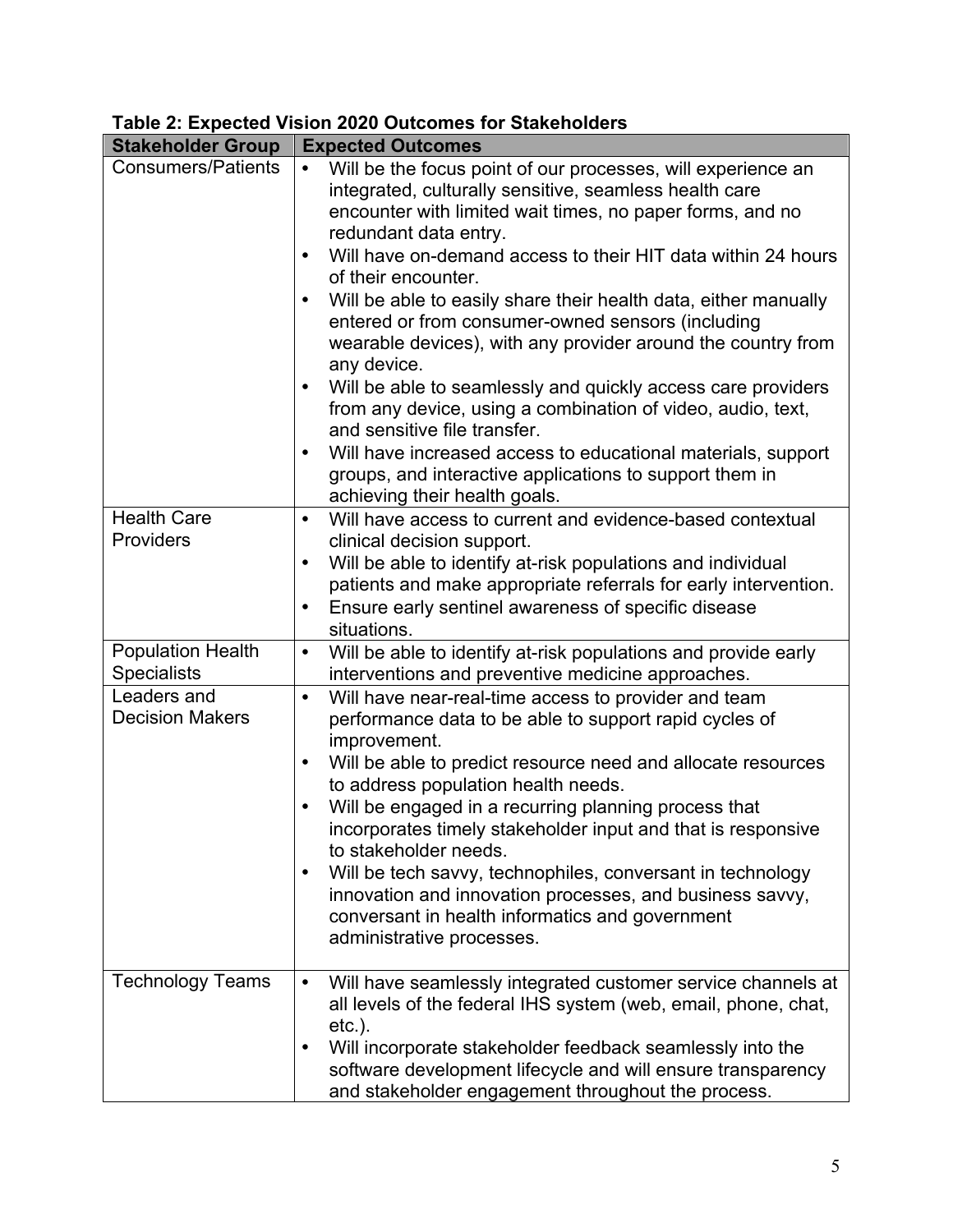### **Outcome Measures**

 IHS uses GPRA indicators as well as the Joint Commission, HEDIS, and Uniform Data Set measures (from Bureau of Primary Health Care, Health Resources and Services Administration).

 A unique aspect of the IHS EHR is that providers can document and track patient education (even though it cannot be billed). These codes were developed by clinicians and are in a nationally distributed data set. The patient education software application includes the ability to document level of understanding as well as individual patient goals and success with meeting them.

#### **Itemized Summary of Tools, Resources, and Code**

Population health and analytics tools include:

- Case management system (maintains patient registries/populations)
- Chronic disease management
- Community health representative system
- Diabetes management system
- HIV management system
- MU performance measure reporting
- Health information exchange (both internal and external facilities)
- • Immunization interface management including bidirectional immunization exchange with state registries
- Immunization tracking system
- Patient Care Component management reports, including efficiency report
- Personal health record (CACHE.DAT database mounted to the local RPMS)
- Clinical reminders
- Well-child component
- Women's health, including a procedure tracking system
- Obstetrics module
- • Generic interface system (allows transmission of demographic and care data to and from RPMS system)

#### **Itemized Listing of Data Sources**

 The National Patient Information Reporting System (NPIRS) compiles data from IHS facilities in the National Data Warehouse (https://www.ihs.gov/NDW/index.cfm), a state- of-the-art, enterprise-wide data warehouse environment for IHS's national data repository (**Figure 1**). The National Data Warehouse includes a national-level database with historical patient registration and encounter information dating back to October 2000, as well as individual, program-specific data marts that allow end users to quickly and efficiently access targeted information, often via a web interface. Data marts are created by importing only the data required to fulfill the custom requirements of specific end users. Data marts can be refreshed or purged and the data re-imported from the National Data Warehouse whenever necessary. The Indian Health Performance Evaluation System (IHPES) provides data marts for the IHS Office of Clinical and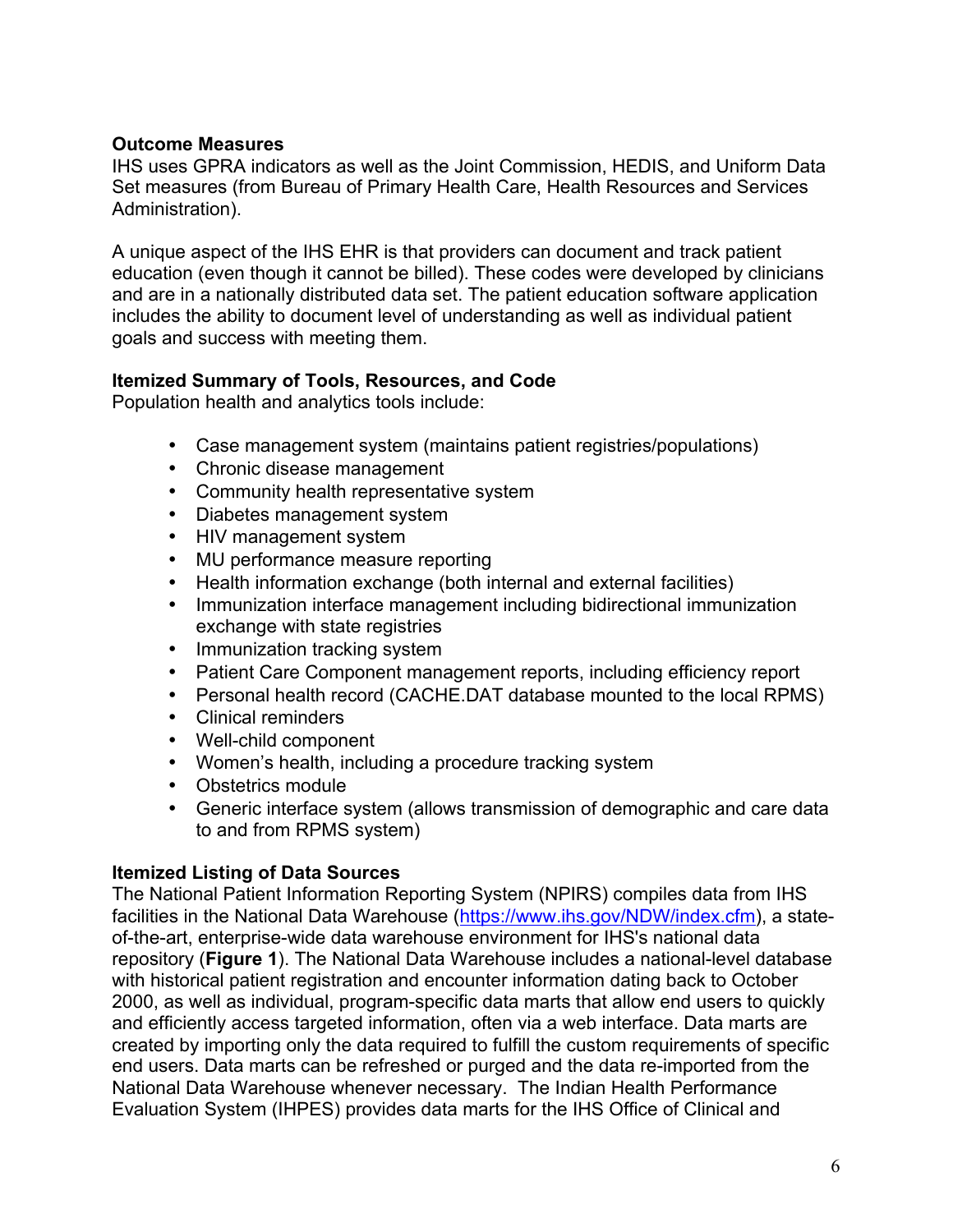Preventive Services. Access to data marts is overseen through an Indian Health National IRB, though many Indian Health Areas operate an area level IRB that is involved in data access. Currently, there are 22 data marts under the NPIRS umbrella.

### **Summary of Program Funding**

Funding for IHS Office of Information Technology activities is part of overall IHS funding.



## **Figure 1: Organizational Structure of NPIRS**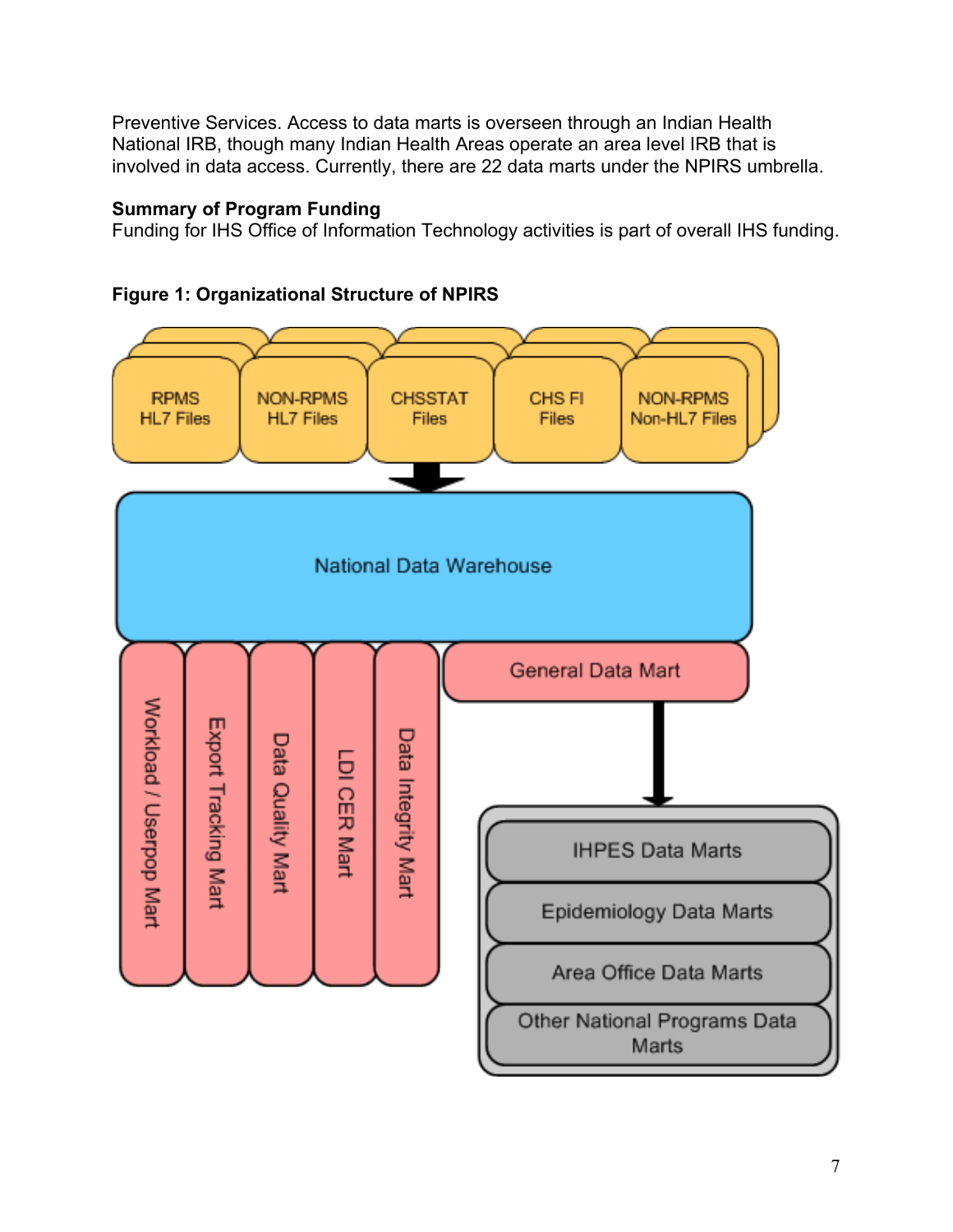# **Results**

### Accomplishments to Date

- The 2014 certified RPMS EHR implemented at 459/470 facilities (98%) as of July 10, 2015.
- Over \$158.8 million received as a result of adoption and/or meaningful use of the RPMS EHR by IHS, tribal, and urban eligible hospitals and providers .
- Release of MU2-related enhancements: personal health record; enterprise-wide health information exchange (HIE); eHealth Exchange; RPMS Direct; and Terminology Services solution to address clinical terminologies (SNOMED, ICD, CPT, LOINC, etc.).
- Federated Services Agreement (FSA) with DirectTrust.
- Developed new policy and trust framework to support the data sharing requirements for IHS, tribal, and urban participants in MU2 . This framework has been formalized and adopted via the Multi-Purpose Agreement (MPA) (https://www.ihs.gov/meaningfuluse/includes/themes/newihstheme/pdf/Multipurp oseAgreement.pdf).
- Prototyped new enterprise performance reporting solution and began development of production version in order to improve capabilities and alignment with Agency's many performance reporting requirements.
- Managing four major, national deployments simultaneously— 2014 CERH, RPMS Network (MU2), BCMA, and ICD-10—while beginning preparations for MU3 and transitioning to planning for other national priorities .
- VA Bar Code Medication Administration (BCMA) solution deployed to 21 highpriority hospitals.
- ICD-10 solutions developed, tested, and deployed.

# **Challenges & Solutions**

### **Challenges in Rural HIT**

 A large number of IHS facilities are in rural areas. This creates additional challenges for the Agency. Challenges for implementing HIT in these settings include:

- • Technology and infrastructure disparities, including low band width and need for asynchronous data sharing;
- Lack of skilled workforce;
- • Increasing certification, accreditation, and auditing requirements, the opportunity cost of which is decreasing ability to fulfill patient and provider generated requirements and decreasing support for innovation initiatives;
- Increasing infrastructure requirements due to health data sharing;
- HIT market consolidation and its impact to localized needs;
- Immaturity, variance, and ever changing interoperability standards;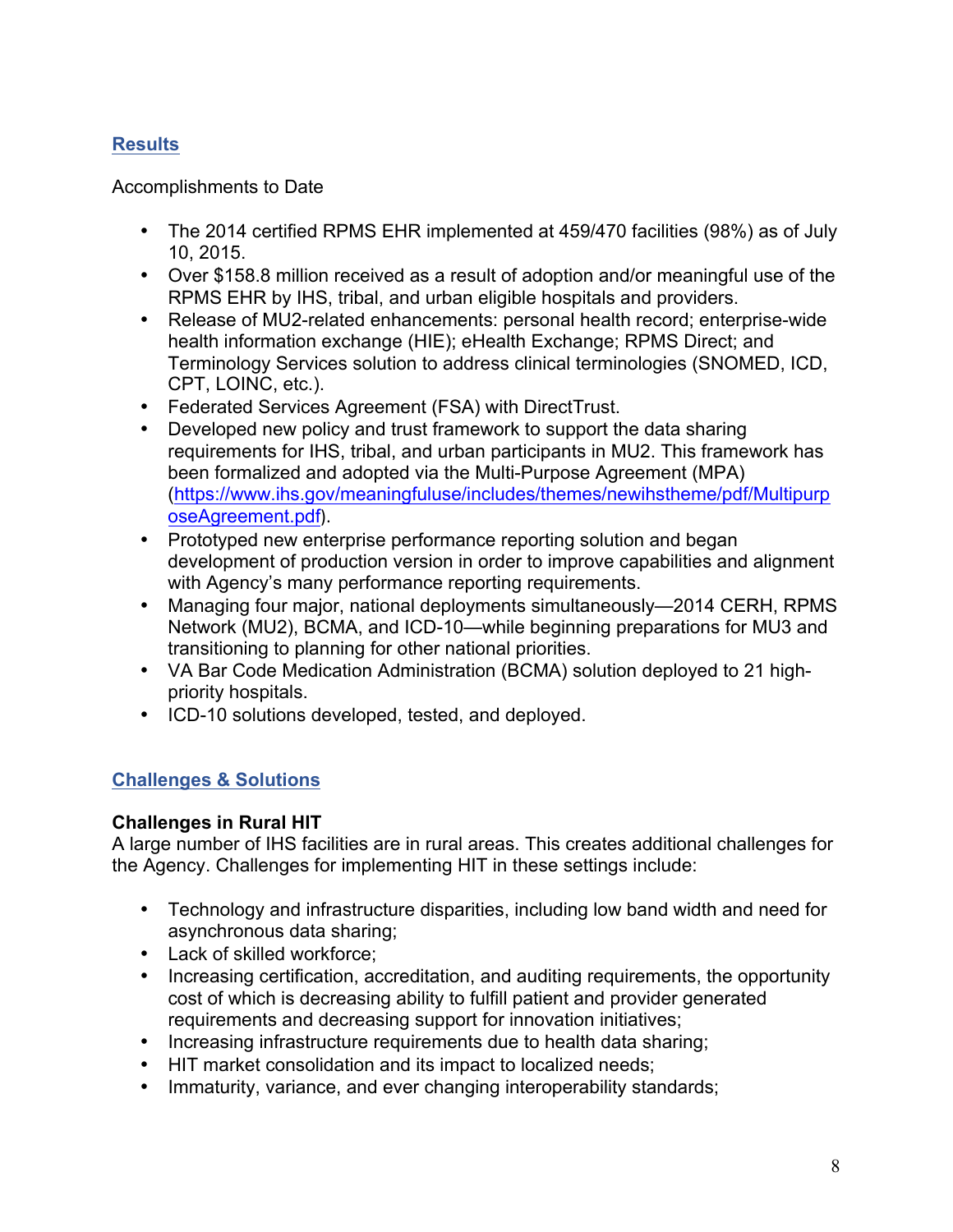- • Variance in states' approaches to population health, privacy, reporting, interoperability, data sharing, and implementation of the Medicaid EHR Incentive Program; and
- • A national interoperability framework that does not effectively support the rapid growth of a patchwork of national, state, regional, and local HIEs--whether public or private—often in overlapping jurisdictions.

In response to this challenge, IHS has:

- • Worked with Tribes, states and federal partners to maximize use of rural health dollars for improved infrastructure;
- • Developed training programs with local community colleges to ensure appropriate workforce;
- Leveraged other federal partners (VHA) for informatics training materials;
- • Maximized use of American Recovery and Reinvestment Act of 2009 (ARRA) funding to build internal infrastructure capacity;
- • Worked with Federal Communications Commission (FCC) to develop predictive model of bandwidth needed for interoperability;
- • Worked with state public health departments to identify ways to share public health data;
- • Begun the discussion with federal partner agencies to address the emergence of the patchwork of HIEs; and
- • Distributed locked data sets and moved towards common practice standards within and between facilities.

### **Challenges Related to Maintenance**

 As HIT continues to grow, key factors such as having sufficient resources and funding to implement and maintain systems are imperative. One has to consider the hardware, software, and services to help clinicians' access data more efficiently and effectively so quality decisions can be made. IHS' utilization of HIT grew out of a system where resources were in demand. Use of technology has been driven by federal requirements related to implementation of the EHR (i.e., meaningful use) and tracking clinical outcomes (e.g., GPRA). IHS has focused on how HIT can be used to improve patient care. For example, resources were limited to do chart reviews to assess clinical quality. Using the HIT system to access and aggregate these types of data was essential to consistent clinical quality reporting. Creativity and innovative use of technology in the face of limited funding have helped in implementing solutions to provide quality and safe patient care. In addition, partnerships and piggybacking on other systems have helped to address the lack of resources and increase the overall cultural understanding for the need of HIT and appropriate resources at the local and regional level.

# **Facilitators**

Lock Down Your Data Set

• Involve stakeholders (clinicians, patients, community)